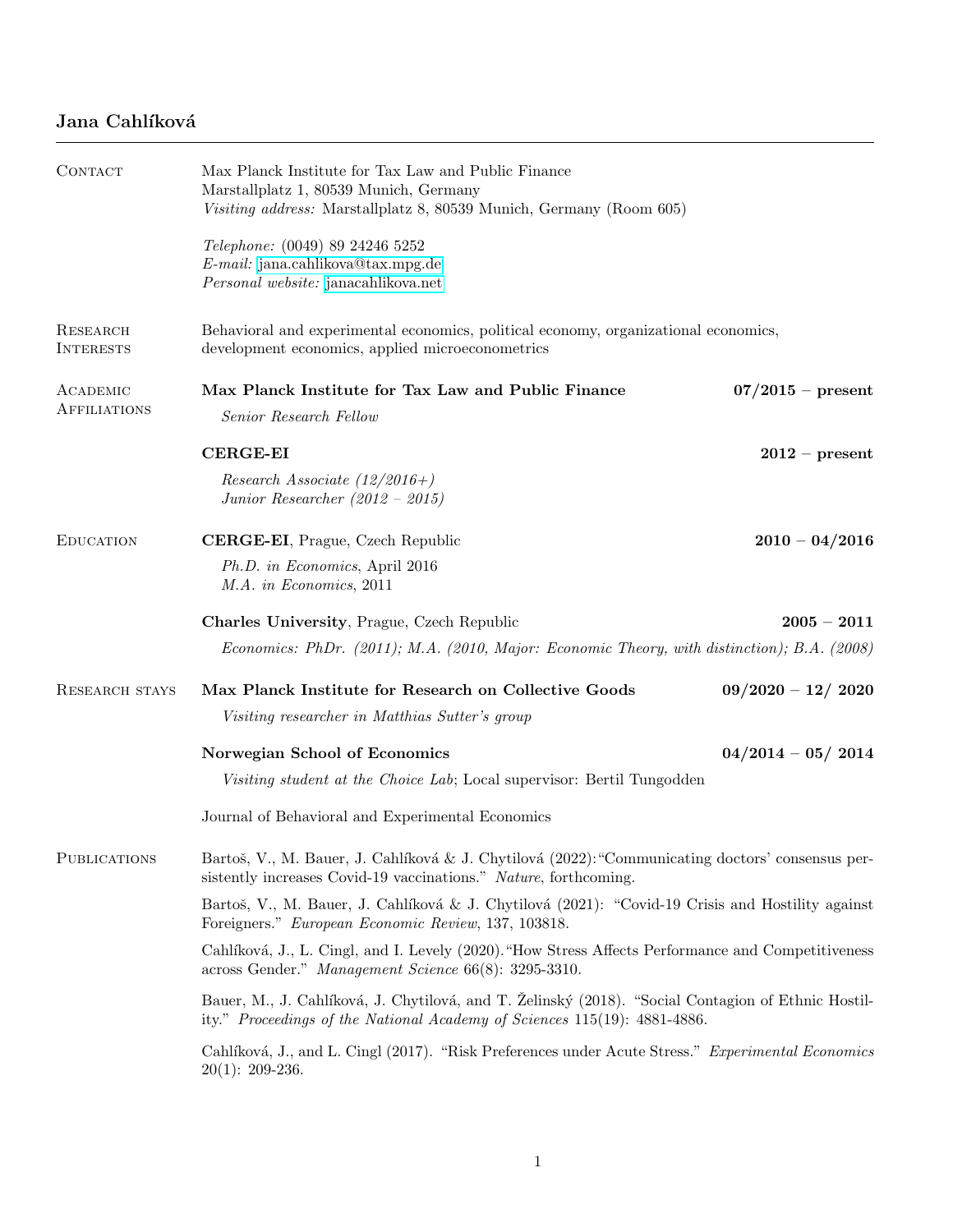| <b>WORKING PAPERS</b>            | Bauer, M., J. Cahlíková, J. Chytilová, G. Roland & T. Zelinský (2021). "Shifting Punishment on<br>Minorities: Experimental Evidence of Scapegoating." NBER Working Paper, No. 29157.<br>Revise & Resubmit in the Economic Journal                                                                                                                                                                                                                                         |  |
|----------------------------------|---------------------------------------------------------------------------------------------------------------------------------------------------------------------------------------------------------------------------------------------------------------------------------------------------------------------------------------------------------------------------------------------------------------------------------------------------------------------------|--|
|                                  | Bauer, M., J. Cahlíková, D. Celik Katreniak, J. Chytilová, L. Cingl, and T. Želinský (2020). "Nasti-<br>ness in Groups." Working Paper of the Max Planck Institute for Tax Law and Public Finance, No.<br>2018-14.<br>Revise & Resubmit in the Journal of the European Economic Association                                                                                                                                                                               |  |
|                                  | Chadimová, K., J. Cahlíková, & Cingl, L. (2019). "Foretelling What Makes People Pay: Predicting<br>the Results of Field Experiments on TV Fee Enforcement." Max Planck Institute for Tax Law and<br>Public Finance Working Paper No. 2019-15.<br>Revise & Resubmit in the Journal of Behavioral and Experimental Economics                                                                                                                                                |  |
|                                  | Cahlíková, J., Cingl, L., Chadimová, K., & M. Zajíček. (2021). "Carrots, Sticks, or Simplicity?<br>Field Evidence on What Makes People Pay TV Fees" Working Paper of the Max Planck Institute<br>for Tax Law and Public Finance, No. 2021-12.                                                                                                                                                                                                                             |  |
|                                  | Cahlíková, J. (2015). "Study Abroad Experience and Attitudes Towards Other Nationalities."<br>CERGE-EI Working Paper Series No. 556.                                                                                                                                                                                                                                                                                                                                      |  |
| <b>WORK</b><br>IN PROGRESS       | "Life During the Pandemic", with V. Bartoš, M. Bauer, and J. Chytilová                                                                                                                                                                                                                                                                                                                                                                                                    |  |
|                                  | "Scam identification ability, confidence, and the use of digital financial services", with Lisa Spantig,<br>Lucy Kaaria, Elif Kubilay, and Eva Raiber                                                                                                                                                                                                                                                                                                                     |  |
| <b>AWARDS</b>                    | Young Economist of the Year 2013, 3rd place, Czech Economics Society<br>CERGE-EI performance stipend (2010-14); CERGE-EI Graduate Teaching Fellowships (2011-12)<br>Schroder Family Foundation scholarship (Fall 2011, Spring 2012 Spring 2013)<br>CEFRES/Komercni banka scholarship (2011-12)                                                                                                                                                                            |  |
| RESEARCH<br><b>GRANTS</b>        | Innovations for Poverty Action (IPA)<br>2021                                                                                                                                                                                                                                                                                                                                                                                                                              |  |
|                                  | "Scam identification ability, confidence, and the use of digital financial services"<br>with L. Spantig, L. Kaaria, E. Kubilay, and E. Raiber<br>USD 63,000 ( $\approx$ EUR 54,000)                                                                                                                                                                                                                                                                                       |  |
|                                  | Grant Agency of the Charles University<br>$2013 - 2015$                                                                                                                                                                                                                                                                                                                                                                                                                   |  |
|                                  | "Competitiveness under Psychosocial Stress", with L. Cingl<br>CZK 770,000 ( $\approx$ EUR 30,000)                                                                                                                                                                                                                                                                                                                                                                         |  |
|                                  | <b>Global Development Network</b><br>2012                                                                                                                                                                                                                                                                                                                                                                                                                                 |  |
|                                  | "Can Integration Work among Groups with Different Social Norms? Experimental Evidence"<br>USD 12,000 ( $\approx$ EUR 10,000)                                                                                                                                                                                                                                                                                                                                              |  |
| REFEREEING                       | Economic Journal, Economic Inquiry, Experimental Economics, Games and Economic Behavior,<br>Journal of Behavioral and Experimental Economics, Journal of Economic Behavior & Organization,<br>Management Science, Review of Economic Studies, Diligentia Foundation for Empirical Research,<br>Grant Agency of Charles University.                                                                                                                                        |  |
| RESEARCH<br><b>PRESENTATIONS</b> | 2021: Lund University 2020: Early-Career Behavioral Economics Conference; 35th Annual Congress<br>of the European Economic Association; University College Dublin 2019: TU Dresden; ESA Euro-<br>pean Meeting; IAREP/SABE; IMEBESS; YEM Brno 2018: ESA North American Conference; 33rd<br>Annual Congress of the European Economic Association; ESA World Meeting; IMEBESS; IFAU Up-<br>psala; LMU Munich; THEEM; APESA Brisbane 2017: ASSA/AEA Annual Meeting; 2017 IIPF |  |